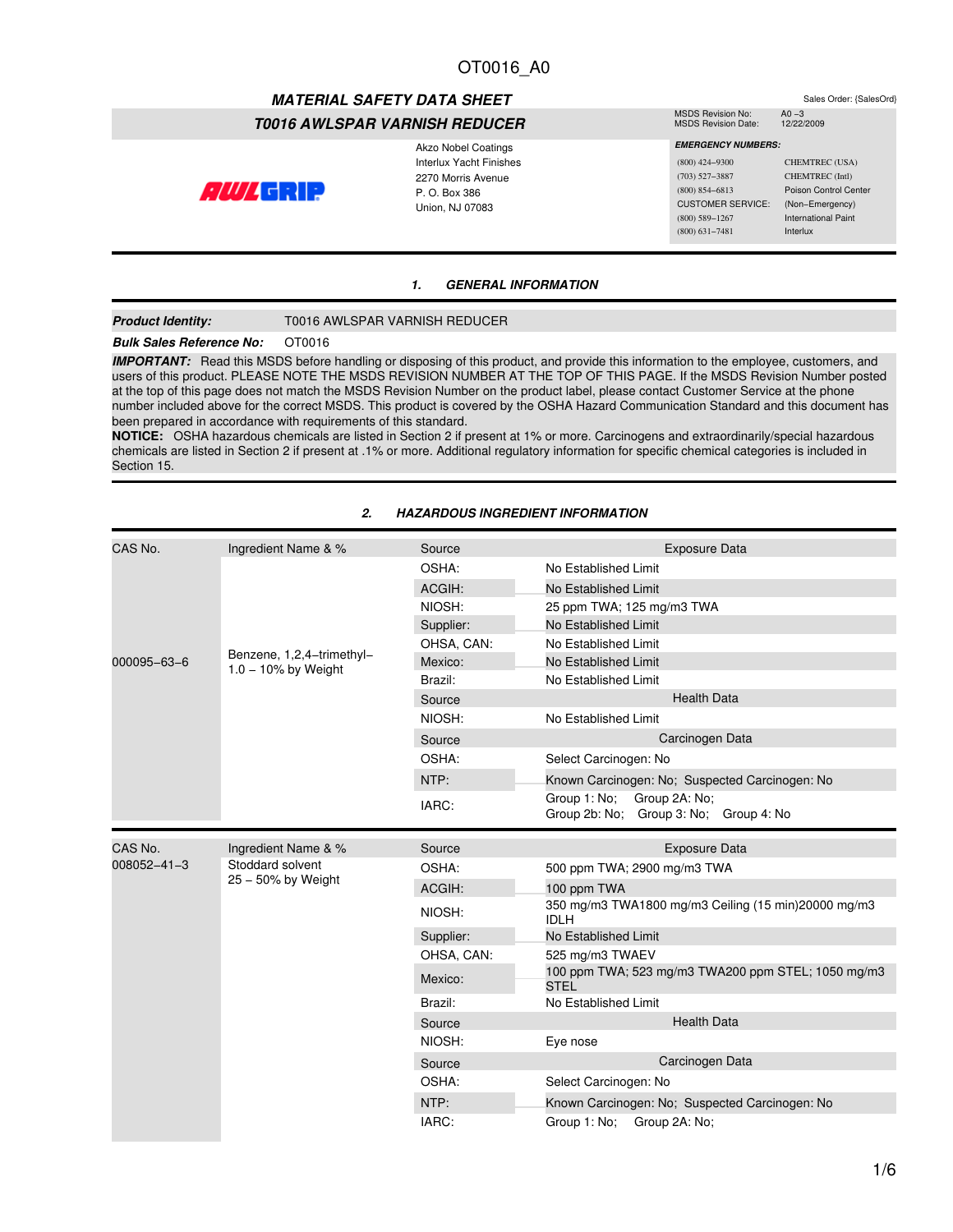# Group 2b: No; Group 3: No; Group 4: No

| CAS No.     | Ingredient Name & %                      | Source     | <b>Exposure Data</b>                                                       |  |
|-------------|------------------------------------------|------------|----------------------------------------------------------------------------|--|
|             |                                          | OSHA:      | No Established Limit                                                       |  |
|             |                                          | ACGIH:     | No Established Limit                                                       |  |
|             |                                          | NIOSH:     | No Established Limit                                                       |  |
|             |                                          | Supplier:  | No Established Limit                                                       |  |
|             | Petroleum distillates.                   | OHSA, CAN: | No Established Limit                                                       |  |
| 064742-47-8 | hydrotreated light<br>50 - 75% by Weight | Mexico:    | No Established Limit                                                       |  |
|             |                                          | Brazil:    | No Established Limit                                                       |  |
|             |                                          | Source     | <b>Health Data</b>                                                         |  |
|             |                                          | NIOSH:     | No Established Limit                                                       |  |
|             |                                          | Source     | Carcinogen Data                                                            |  |
|             |                                          | OSHA:      | Select Carcinogen: No                                                      |  |
|             |                                          | NTP:       | Known Carcinogen: No; Suspected Carcinogen: No                             |  |
|             |                                          | IARC:      | Group 1: No:<br>Group 2A: No;<br>Group 2b: No: Group 3: No:<br>Group 4: No |  |

# 3. HAZARD IDENTIFICATION

| Overview:           | NOTICE: Reports have associated repeated and prolonged occupational overexposure to solvents with permanent<br>brain and nervous system damage. Intentional misuse by deliberately concentrating and inhaling the contents may be<br>harmful or fatal. Avoid contact with eyes, skin and clothing. |                                                                                                                  |               |
|---------------------|----------------------------------------------------------------------------------------------------------------------------------------------------------------------------------------------------------------------------------------------------------------------------------------------------|------------------------------------------------------------------------------------------------------------------|---------------|
| Inhalation:         | Harmful if inhaled. Causes lung irritation. Causes nose and throat irritation. Vapors may affect the brain or nervous<br>system causing dizziness, headache or nausea.                                                                                                                             |                                                                                                                  |               |
| Eyes:               | Causes severe eye irritation. Avoid contact with eyes.                                                                                                                                                                                                                                             |                                                                                                                  |               |
| Skin:               | Causes skin irritation. May be harmful if absorbed through the skin.                                                                                                                                                                                                                               |                                                                                                                  |               |
| Ingestion:          |                                                                                                                                                                                                                                                                                                    | Harmful if swallowed. May cause abdominal pain, nausea, vomiting, diarrhea, or drowsiness.                       |               |
| Chronic Effects:    | Risk of cancer depends on duration and level of exposure.                                                                                                                                                                                                                                          | Cancer hazard. Contains an ingredient which can cause cancer (See Section 2 and Section 15 for each ingredient). |               |
| <b>HMIS Rating:</b> | Health: 2                                                                                                                                                                                                                                                                                          | Flammability: 2                                                                                                  | Reactivity: 0 |

# 4. FIRST AID MEASURES

| General:    | Remove contaminated clothing and shoes. Get medical attention immediately. Wash clothing before reuse. Thoroughly<br>clean or destroy contaminated shoes.                                                    |
|-------------|--------------------------------------------------------------------------------------------------------------------------------------------------------------------------------------------------------------|
| Inhalation: | If inhaled, remove to fresh air. If not breathing, give artificial respiration. If breathing is difficult, give oxygen. Get<br>medical attention immediately.                                                |
| Eyes:       | In case of contact, immediately flush eyes with plenty of water for at least 15 minutes. Get medical attention<br>immediately.                                                                               |
| Skin:       | In case of contact, immediately flush skin with soap and plenty of water. Get medical attention immediately.                                                                                                 |
| Ingestion:  | If swallowed, immediately contact Poison Control Center at 1-800-854-6813. DO NOT induce vomiting unless<br>instructed to do so by medical personnel. Never give anything by mouth to an unconscious person. |

# 5. PROTECTIVE EQUIPMENT AND CONTROL MEASURES

| Respiratory: | Select equipment to provide protection from the ingredients listed in Section 2 of this document. Ensure fresh air entry<br>during application and drying. If you experience eye watering, headache or dizziness or if air monitoring demonstrates<br>dust, vapor, or mist levels are above applicable limits, wear an appropriate, properly fitted respirator (NIOSH approved)<br>during and after application. Follow respirator manufacturer's directions for respirator use. FOR USERS OF 3M<br>RESPIRATORY PROTECTION ONLY: For information and assistance on 3M occupational health and safety products,<br>call OH&ESD Technical Service toll free in U.S.A. 1-800-243-4630, in Canada call 1-800-267-4414. Please do not<br>contact these numbers regarding other manufacturer's respiratory protection products. 3M does not endorse the<br>accuracy of the information contained in this Material Safety Data Sheet. |
|--------------|--------------------------------------------------------------------------------------------------------------------------------------------------------------------------------------------------------------------------------------------------------------------------------------------------------------------------------------------------------------------------------------------------------------------------------------------------------------------------------------------------------------------------------------------------------------------------------------------------------------------------------------------------------------------------------------------------------------------------------------------------------------------------------------------------------------------------------------------------------------------------------------------------------------------------------|
| Eyes:        | Avoid contact with eyes. Protective equipment should be selected to provide protection from exposure to the chemicals<br>listed in Section 2 of this document. Depending on the site–specific conditions of use, safety glasses, chemical<br>goggles, and/or head and face protection may be required to prevent contact. The equipment must be thoroughly<br>cleaned, or discarded after each use.                                                                                                                                                                                                                                                                                                                                                                                                                                                                                                                            |
| Skin/Hand:   |                                                                                                                                                                                                                                                                                                                                                                                                                                                                                                                                                                                                                                                                                                                                                                                                                                                                                                                                |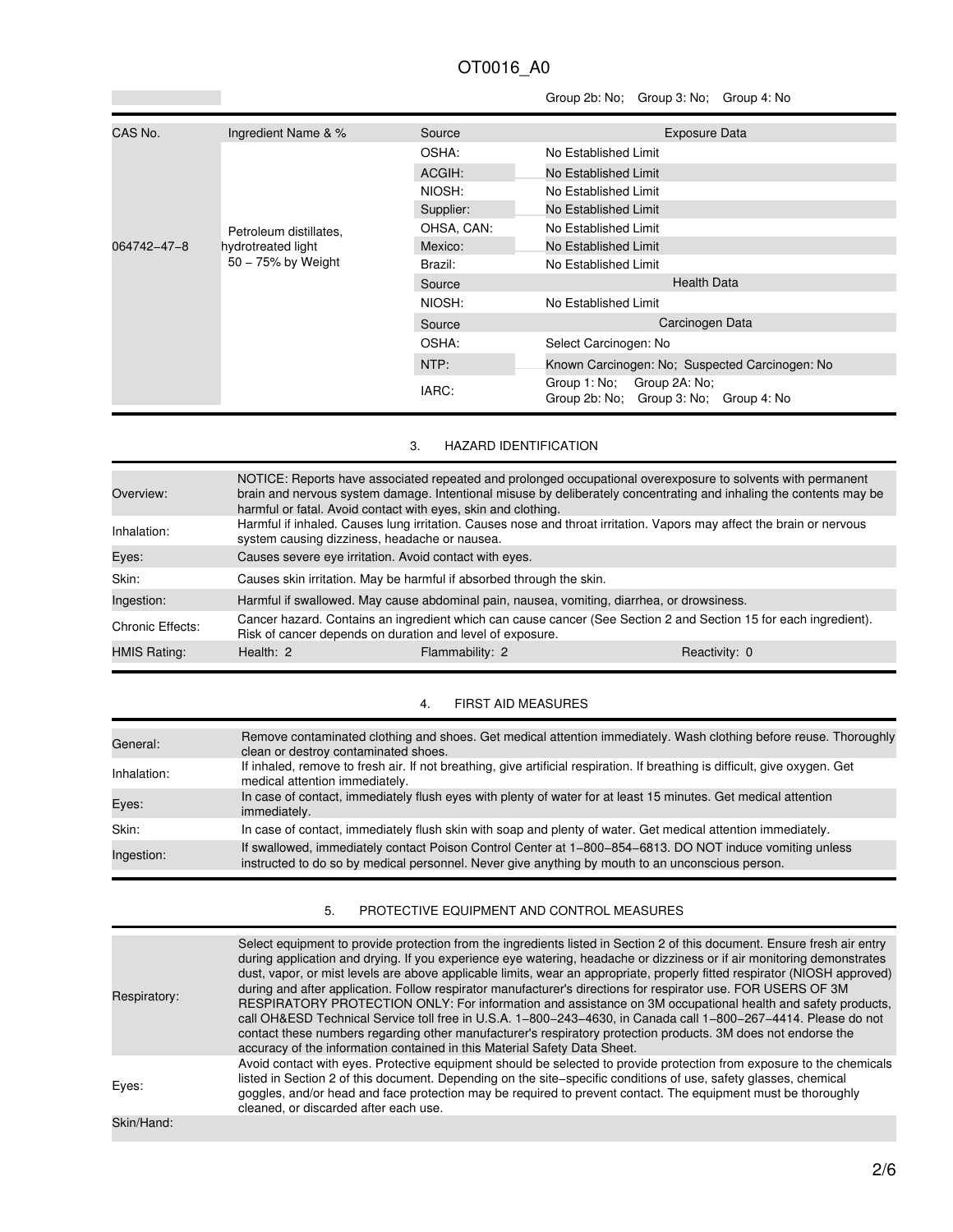Protective equipment should be selected to provide protection from exposure to the chemicals listed in Section 2 of this document. Depending on the site−specific conditions of use, protective gloves, apron, boots, head and face protection may be required to prevent contact. The equipment must be thoroughly cleaned, or discarded after each use. Engineering Controls: Prevent build−up of vapors by opening all windows and doors to achieve cross−ventilation.

Other Work Practices: exposure. Use good personal hygiene practices. Wash hands before eating, drinking, using toilet facilities, etc. Emergency eye wash fountains and safety showers should be available in the immediate vicinity of any potential Promptly remove soiled clothing and wash clothing thoroughly before reuse. Shower after work using plenty of soap and water.

| Flash Point:                 | F: 105<br>C: 41                                                                                                                                                                                                                                                                                                                                                                                                                                                                                                                                                                                                                                                                                                                                                                                                                    |
|------------------------------|------------------------------------------------------------------------------------------------------------------------------------------------------------------------------------------------------------------------------------------------------------------------------------------------------------------------------------------------------------------------------------------------------------------------------------------------------------------------------------------------------------------------------------------------------------------------------------------------------------------------------------------------------------------------------------------------------------------------------------------------------------------------------------------------------------------------------------|
| Lower Explosive Limit (LEL): | 1 (% vol in air) at Normal Atmospheric Temp and Pressure                                                                                                                                                                                                                                                                                                                                                                                                                                                                                                                                                                                                                                                                                                                                                                           |
| Fire and Explosion Hazards:  | Protective equipment should be selected to provide protection from exposure to the chemicals listed in<br>Section 2 of this document. Depending on the site-specific conditions of use, protective gloves, apron,<br>boots, head and face protection may be required to prevent contact. The equipment must be thoroughly<br>cleaned, or discared after each use. FLAMMABLE/COMBUSTIBLE MATERIALS: Will be easily ignited by<br>heat, sparks or flames. Vapors may form explosive mixtures with air. Vapors may travel to source of ignition<br>and flash back. Most vapors are heavier than air. They will spread along ground and collect in low or<br>confined areas (sewers, basements, tanks) creating a vapor explosion hazard. Runoff to sewers may create<br>fire or explosion hazard. Containers may explode when heated. |
| Fire Fighting Procedures:    | CAUTION: This product has a very low flashpoint. Use of water spray when fighting fire may be inefficient.<br>SMALL FIRES: Use dry chemical, CO2, water spray or alcohol-resistant foam. LARGE FIRES: Use water<br>spray, fog, or alcohol–resistant foam. Do not use straight streams. Move containers from fire area if you can<br>do so without risk. Runoff from fire control may cause pollution. Dike fire control water for later disposal. Do<br>not scatter the material.<br>Also Reference Emergency Response Guide Number: 127                                                                                                                                                                                                                                                                                           |

### 6. FIRE AND EXPLOSION INFORMATION

### 7. PHYSICAL AND CHEMICAL PROPERTIES

| <b>Physical State:</b>   | <b>Liquid Colourless</b>                            |
|--------------------------|-----------------------------------------------------|
| pH:                      | No Established Limit                                |
| Specific Gravity:        | 0.7811                                              |
| Boiling Point (F):       | 315                                                 |
| Vapor Density:           | Heavier than air                                    |
| VOC Content (lbs):       | Refer to the Technical Data Sheet for this product. |
| <b>Evaporation Rate:</b> | Slower than ether                                   |

#### 8. STABILITY AND REACTIVITY DATA

| General:                | This product is stable and hazardous polymerization will not occur. Not sensitive to mechanical impact. Excessive<br>heat and fumes generation can occur if improperly handled. |
|-------------------------|---------------------------------------------------------------------------------------------------------------------------------------------------------------------------------|
| Incompatible Materials: | Strong oxidizing agents.                                                                                                                                                        |
| Hazardous Decompostion: | May produce hazardous fumes when heated to decomposition as in welding. Fumes may produce Carbon<br>Dioxide and Carbon Monoxide.                                                |
|                         |                                                                                                                                                                                 |

#### 9. HANDLING AND STORAGE

| Storage Temperature:                 | Store between 32 and 120 F                                                                                                                                                                                                                                                                                                                                                                                                                                                                                                       |
|--------------------------------------|----------------------------------------------------------------------------------------------------------------------------------------------------------------------------------------------------------------------------------------------------------------------------------------------------------------------------------------------------------------------------------------------------------------------------------------------------------------------------------------------------------------------------------|
| Handling and Storage<br>Precautions: | Keep away from heat, sparks and flame. Do not smoke. Extinguish all flames and pilot lights, and turn off stoves,<br>heaters, electric motors and other sources of ignition during use and until all vapors are gone. Vapors may cause<br>flash fire or ignite explosively. Prevent build–up of vapors by opening all windows and doors to achieve<br>cross-ventilation. Avoid contact with eyes and clothing. Avoid prolonged or repeated contact with skin. Close<br>container after each use. Wash thoroughly after handling. |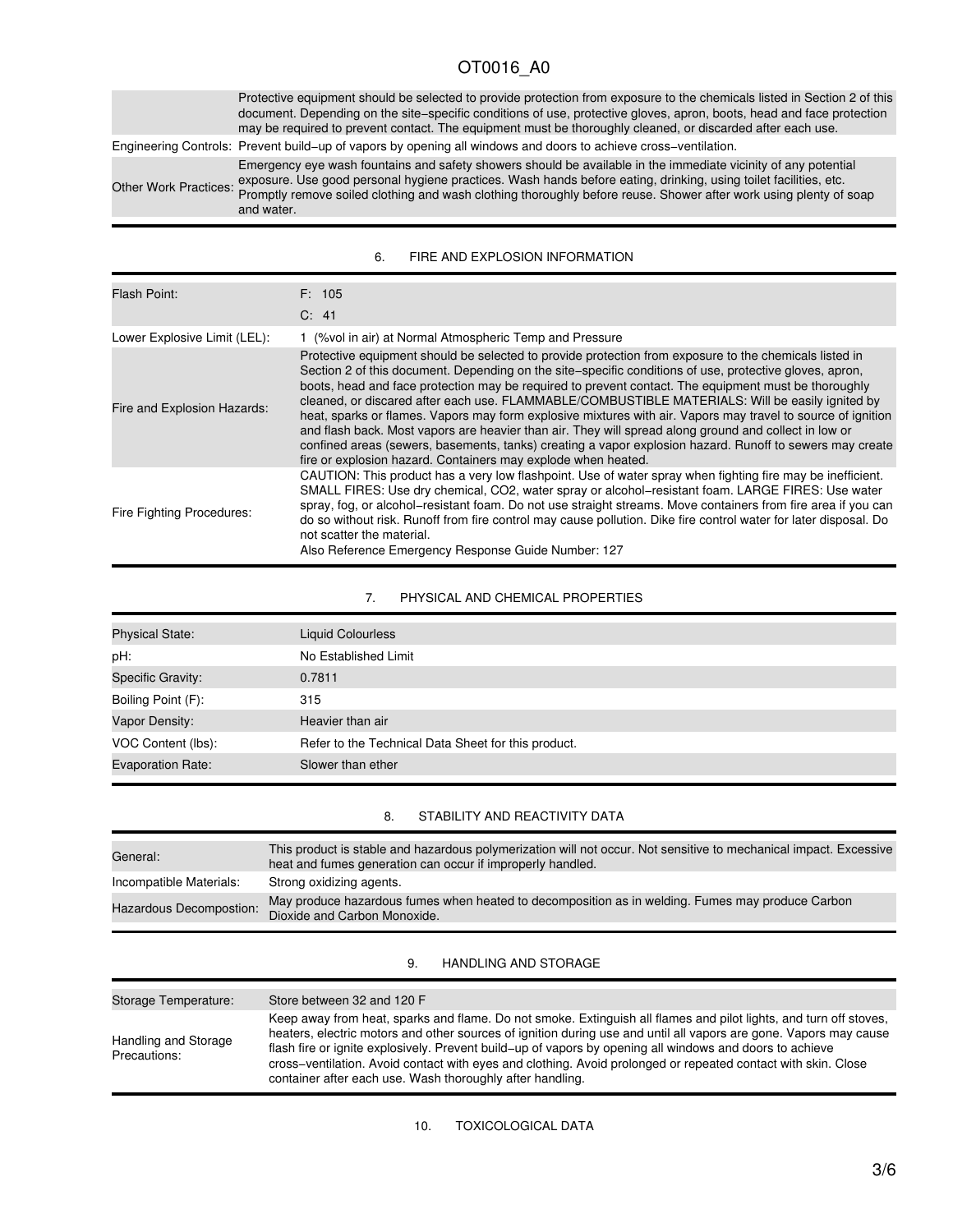General:

NOTICE: Reports have associated repeated and prolonged occupational overexposure to solvents with permanent brain and nervous system damage. Intentional misuse by deliberately concentrating and inhaling the contents may be harmful or fatal. No additional information provided for this product. See Section 2 for chemical specific data.

11. ECOLOGICAL DATA

| No additional information provided for this product. See Section 2 for chemical specific data. |
|------------------------------------------------------------------------------------------------|
|                                                                                                |

### 12. ACCIDENTAL RELEASE MEASURES

|                | ELIMINATE ALL IGNITION SOURCES (no smoking, flares, sparks or flames in immediate area). Use only<br>non-sparking equipment to handle spilled material and absorbent. Do not touch or walk through spilled material.<br>Spill Response Procedures: Stop leak if you can do so without risk. Prevent entry into waterways, sewers, basements or confined areas. A<br>vapor suppressing foam may be used to reduce vapors. Absorb or cover with dry earth, sand, or other<br>non-combustible material and transfer to containers. Use non-sparking tools to collect absorbed material. |
|----------------|--------------------------------------------------------------------------------------------------------------------------------------------------------------------------------------------------------------------------------------------------------------------------------------------------------------------------------------------------------------------------------------------------------------------------------------------------------------------------------------------------------------------------------------------------------------------------------------|
| Public Safety: | CALL CHEMTREC at (800)-424-9300 for emergency response. Isolate spill or leak area immediately for at least<br>25 to 50 meters (80 to 160 feet) in all directions. Keep unauthorized personnel away. Stay upwind. Keep out of<br>low areas. Ventilate closed spaces before entering. LARGE SPILLS: Consider initial downwind evacuation for at<br>least 300 meters (1000 feet).<br>Also, Reference Emergency Response Guide Number: 127                                                                                                                                              |

### 13. DISPOSAL CONSIDERATION

Waste Disposal: Dispose of in accordance with local, state and federal regulations. (Also reference RCRA information in Section 15 if listed).

### 14. TRANSPORTATION INFORMATION

|                                                     | DOT (Domestic Surface Transportation)        |                                                             | IMO / IMDG (Ocean Transportation)       |
|-----------------------------------------------------|----------------------------------------------|-------------------------------------------------------------|-----------------------------------------|
| DOT Proper Shipping Name:<br>PAINT RELATED MATERIAL |                                              | <b>IMDG Proper Shipping Name:</b><br>PAINT RELATED MATERIAL |                                         |
| <b>DOT Hazard Class:</b>                            |                                              | <b>IMDG Hazard Class:</b>                                   | 3.3 – High flashpoint flammable liquids |
| UN / NA Number:                                     | UN 1263                                      | UN Number:                                                  | UN 1263                                 |
| <b>DOT Packing Group:</b>                           | Ш                                            | <b>IMDG Packing Group:</b>                                  | -111                                    |
| CERCLA/DOT RO:                                      | Not Applicable gal. / Not Applicable<br>lbs. | System Reference Code: 30                                   |                                         |

### 15. REGULATORY INFORMATION

| <b>Regulatory Overview:</b>                                                                               | The regulatory data in Section 15 is not intended to be<br>all–inclusive, only selected regulations are represented. All<br>ingredients of this product are listed on the TSCA (Toxic<br>Substance Control Act) Inventory or are not required to be listed<br>on the TSCA Inventory.<br><b>Note:</b> Any chemical ingredients listed in Section 15, that do not<br>also appear in Section 2, are contained in the product at a<br>concentration below the applicable OSHA threshold level of 1%<br>or $0.1%$ . |
|-----------------------------------------------------------------------------------------------------------|----------------------------------------------------------------------------------------------------------------------------------------------------------------------------------------------------------------------------------------------------------------------------------------------------------------------------------------------------------------------------------------------------------------------------------------------------------------------------------------------------------------|
| <b>WHMIS Classification:</b>                                                                              | No Established Limit                                                                                                                                                                                                                                                                                                                                                                                                                                                                                           |
| <b>Regulatory List</b>                                                                                    | Product Ingredients on List                                                                                                                                                                                                                                                                                                                                                                                                                                                                                    |
| DOT Marine Pollutants (10%):<br>(No Product Ingredients<br>Listed)<br><b>DOT Severe Marine Pollutants</b> |                                                                                                                                                                                                                                                                                                                                                                                                                                                                                                                |
| $(1\%)$ :                                                                                                 |                                                                                                                                                                                                                                                                                                                                                                                                                                                                                                                |
| (No Product Ingredients)                                                                                  |                                                                                                                                                                                                                                                                                                                                                                                                                                                                                                                |
| Listed)                                                                                                   |                                                                                                                                                                                                                                                                                                                                                                                                                                                                                                                |
| EPCRA 311/312 Chemicals and                                                                               |                                                                                                                                                                                                                                                                                                                                                                                                                                                                                                                |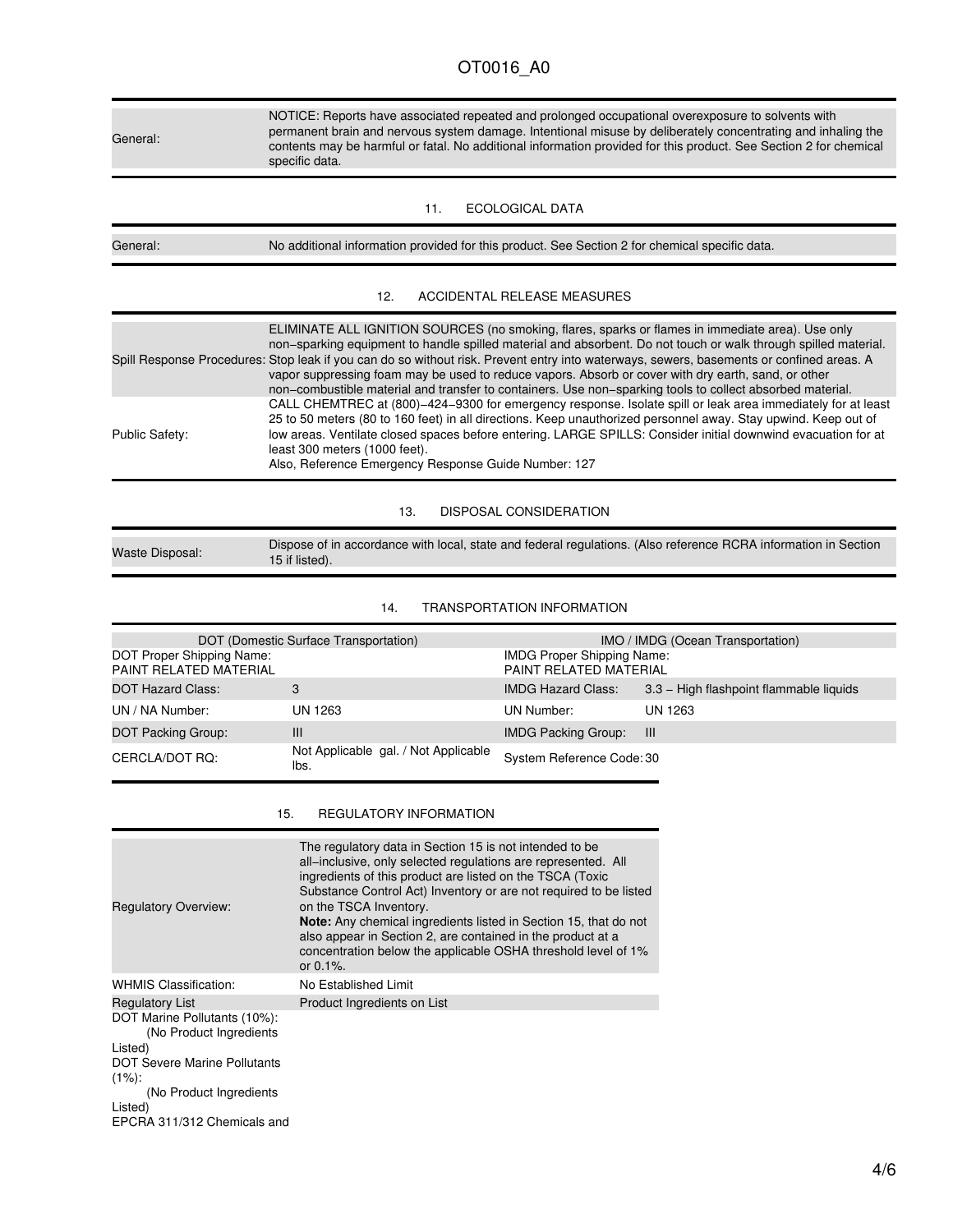RQs (>.1%) : (No Product Ingredients Listed) EPCRA 302 Extremely Hazardous (>.1%) : (No Product Ingredients Listed) EPCRA 313 Toxic Chemicals  $(>.1\%)$ : 000095−63−6 Benzene, 1,2,4−trimethyl− Mass RTK Substances (>1%) : 000095−63−6 Benzene, 1,2,4−trimethyl− 008052−41−3 Stoddard solvent Mass Extraordinarily Haz Sub  $(>0.01\%)$ : (No Product Ingredients Listed) Penn RTK Substances (>1%) :<br>000095-63-6 000095−63−6 Benzene, 1,2,4−trimethyl− 008052−41−3 Stoddard solvent Penn Special Hazardous Substances (>.01%) : (No Product Ingredients Listed) Rhode Island Hazardous Substances (>.1%) : 008052−41−3 Stoddard solvent RCRA Status: (No Product Ingredients Listed) N.J. RTK Substances (>1%) : 000095−63−6 Benzene, 1,2,4-trimethyl-<br>008052−41−3 Stoddard solvent Stoddard solvent N.J. Special Hazardous Substances (>.01%) : (No Product Ingredients Listed) N.J. Env. Hazardous Substances  $(>.1\%)$ : 000095−63−6 Benzene, 1,2,4−trimethyl− Proposition 65 - Carcinogens (>0%): (No Product Ingredients Listed) Proposition 65 − Female Repro Toxins (>0%): (No Product Ingredients Listed) Proposition 65 − Male Repro Toxins (>0%): (No Product Ingredients Listed) Proposition 65 − Developmental Toxins (>0%): (No Product Ingredients Listed)

### 16. OTHER INFORMATION

The information and recommendations contained herein are based upon data believed to be correct. However, no guarantee or warranty of any kind, expressed or implied, is made with respect to the information contained herein. We accept no responsibility and disclaim all liability for any harmful effects which may be caused by exposure to our products. Customers/users of this product must comply with all applicable health and safety laws, regulations, and orders.

**FOR PROFESSIONAL USE ONLY**